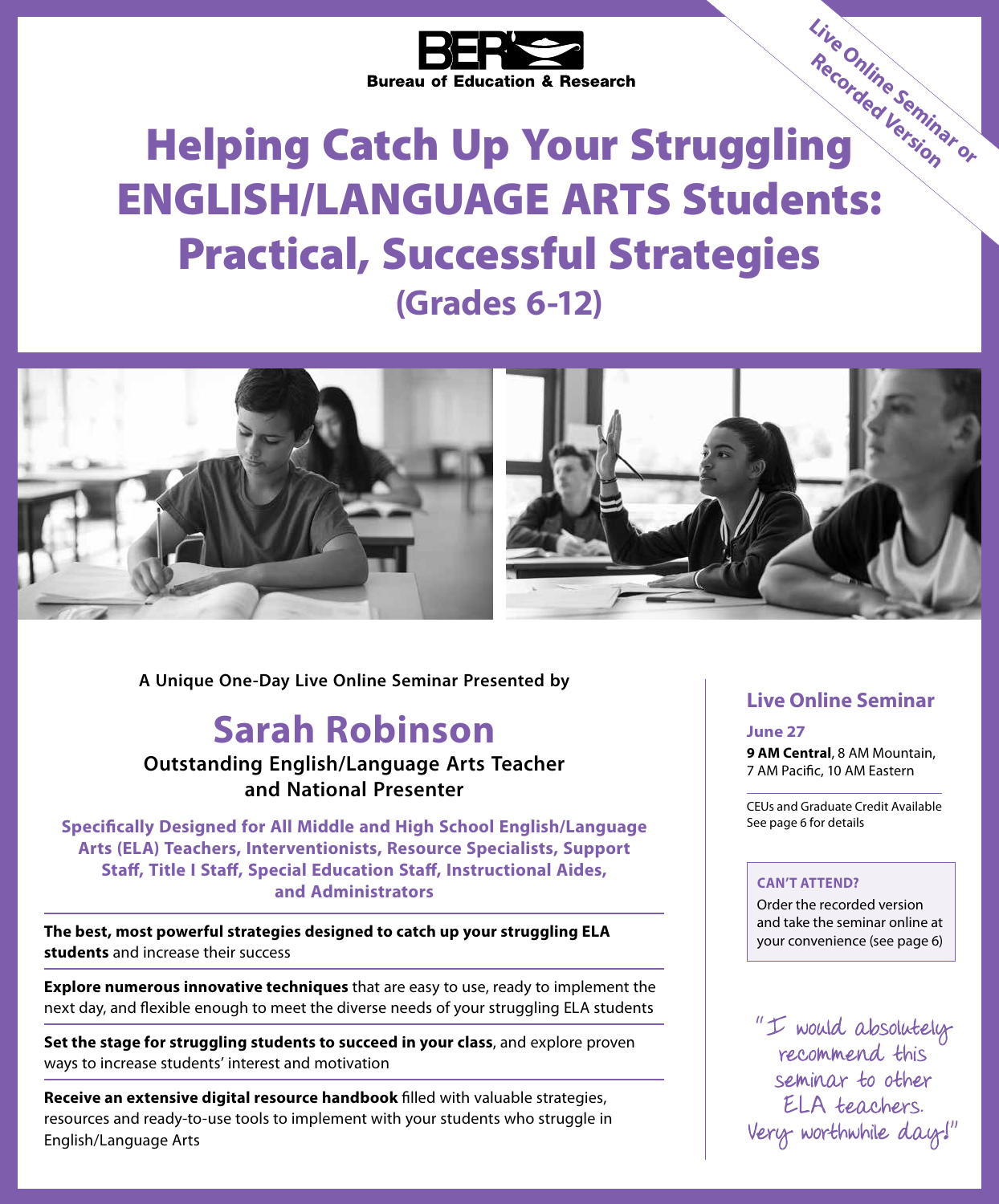# **Ten Key Benefits of Attending**

 $"I$  loved all the ideas that I can immediately use in my classroom to help my struggling students. Thanks so much!"



#### **Who Should Attend**

Middle and High School English/Language Arts (ELA) Teachers, Interventionists, Resource Specialists, Support Staff, Title I Staff, Special Education Staff, Instructional Aides, and Administrators

- **1. Catch Up Your Struggling Grades 6-12 ELA Students and Increase their Success** Discover the best, most powerful classroom-proven ways to accelerate and help your struggling students in English/Language Arts … Outstanding practical strategies specifically designed for secondary ELA teachers
- **2. Enhance Your ELA Lessons to Increase Struggling Students' Success** Learn time-efficient ways to create and deliver English/Language Arts lessons that effectively boost the engagement and achievement of your struggling students
- **3. Motivate the Unmotivated with Highly Effective Intervention Strategies** Learn to diagnose your unmotivated ELA students and prescribe the most appropriate and effective interventions from dozens of classroom-tested strategies
- **4. Embolden Struggling Readers to Adopt a Positive Growth Mindset**

Help struggling readers drop a fixed/failure mindset and adopt a positive growth mindset … Discover strategies that enable struggling students to tackle difficult text and move from an "I can't" to a "Let's do this!" mentality

#### **5. Strengthen Struggling Students' Reading, Writing and Thinking**

Explore practical strategies and techniques to help maximize gains in even the most reluctant students' reading, writing and thinking … Watch your students' confidence grow

**6. Move Students from Terrified and Shut Down to Thriving and Excelling**

Struggling students are sometimes terrified to the point of shut down! … Learn effective strategies designed to help struggling students make significant gains in their English/ Language Arts skill development and confidence

#### **7. Provide the Scaffolding that Your Struggling Students Need Most**

Discover outstanding ways to scaffold and support struggling ELA students in grades 6-12 … Explore mini tasks that allow students to make continual improvements as the complexity of their work increases

**8. Three Keys to Incorporate into Any Lesson to Support Struggling Students** Discover how you can easily incorporate three key elements into your instruction that your struggling students need … Research-based strategies to motivate your students and

## **9. Connect with Powerful, Free and Engaging Web Resources**

Gain access to dozens of free, ready-to-use resources, lessons and activities perfect for your struggling ELA students

#### **10. Receive an Extensive Struggling ELA Students Digital Resource Handbook**

You will receive a comprehensive digital resource handbook filled with dozens of valuable resources, strategies and ready-to-use tools to implement with your students who struggle in English/Language Arts

accelerate their skills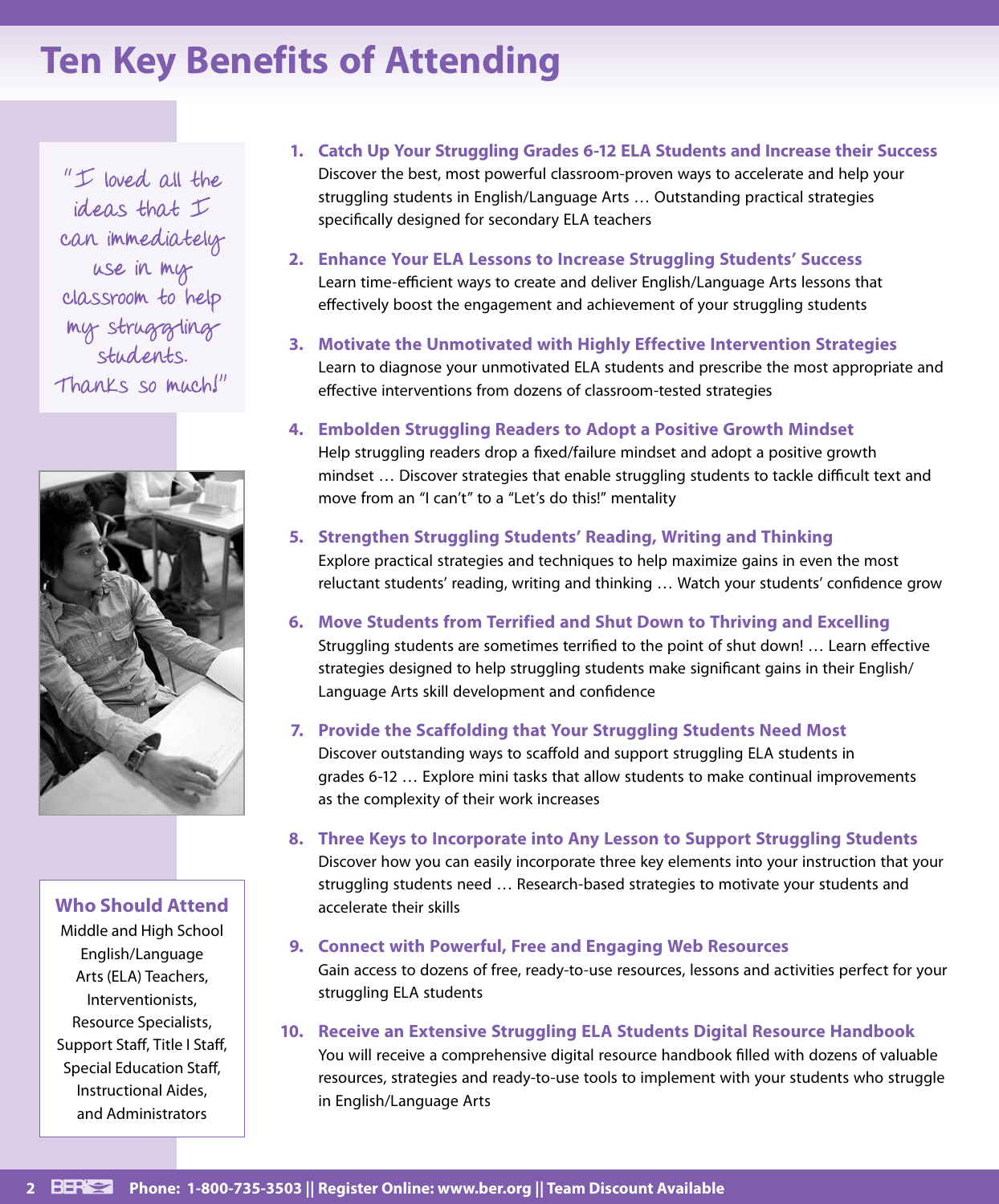# **Outstanding Strategies You Can Use Immediately**

## **What You Will Learn ...**

- **• The best, most powerful, classroom-tested approaches** you can use to catch up your struggling grades 6-12 ELA students and help them be more successful
- **• Research based, classroom-proven strategies** for supporting struggling students you can easily implement the very next day
- **• Ways to help your struggling students** adopt a positive growth mindset
- **• Tools for extending** and deepening student thinking, discussion, writing, and learning
- **• How to build a positive, proactive environment** that increases struggling students' confidence and success
- **• Engaging skill practice strategies** you can easily incorporate into any lesson at a moment's notice
- **• How to help students** see their success and growth, and chart next steps for their learning
- **• Effective ways** for students to self- and peer-reflect on reading, writing, and speaking/ listening to drive greater growth
- **• Motivating technology tools** including free web resources, lessons and activities perfect for struggling ELA students
- **• Questioning techniques and writing burst ideas** to bolster student thinking, discussion and complex writing
- **• Strategies to help your struggling students overcome the obstacles** that keep them from believing they can be successful in English/Language Arts
- **• Highly effective reading activities** to accelerate learning and support the skill development of struggling students





" The day flew by. Sarah is engaging, dynamic and full of practical strategies. Thank you!"

## **Practical Ideas and Strategies**

Tired of looking around your classroom only to see students working hard to AVOID reading? Done asking questions or providing prompts only to receive blank stares or empty pages? If you feel like you are struggling with your struggling ELA students, this seminar is for you!

Outstanding ELA teacher and national trainer, **SARAH ROBINSON,** has spent over 20 years developing strategies to help her struggling students overcome their obstacles and is excited to share them with you. Your students will wonder why they haven't seen these highly effective and easy-to-use strategies before! Learn practical ways to get your struggling students ACTUALLY reading and writing. Help struggling students approach and read challenging text independently, while reflecting on their progress as readers. Engage students in deep text discussions and provide a bridge to writing. Help struggling students change their mindsets, developing a culture of "I can" while building a classroom of thriving readers, writers and thinkers. And much, much more! **Join Sarah for a dynamic, enlightening and fun day of learning powerful, proven ways you can help your struggling ELA students excel and break the cycle of struggle and failure in English/Language Arts.**



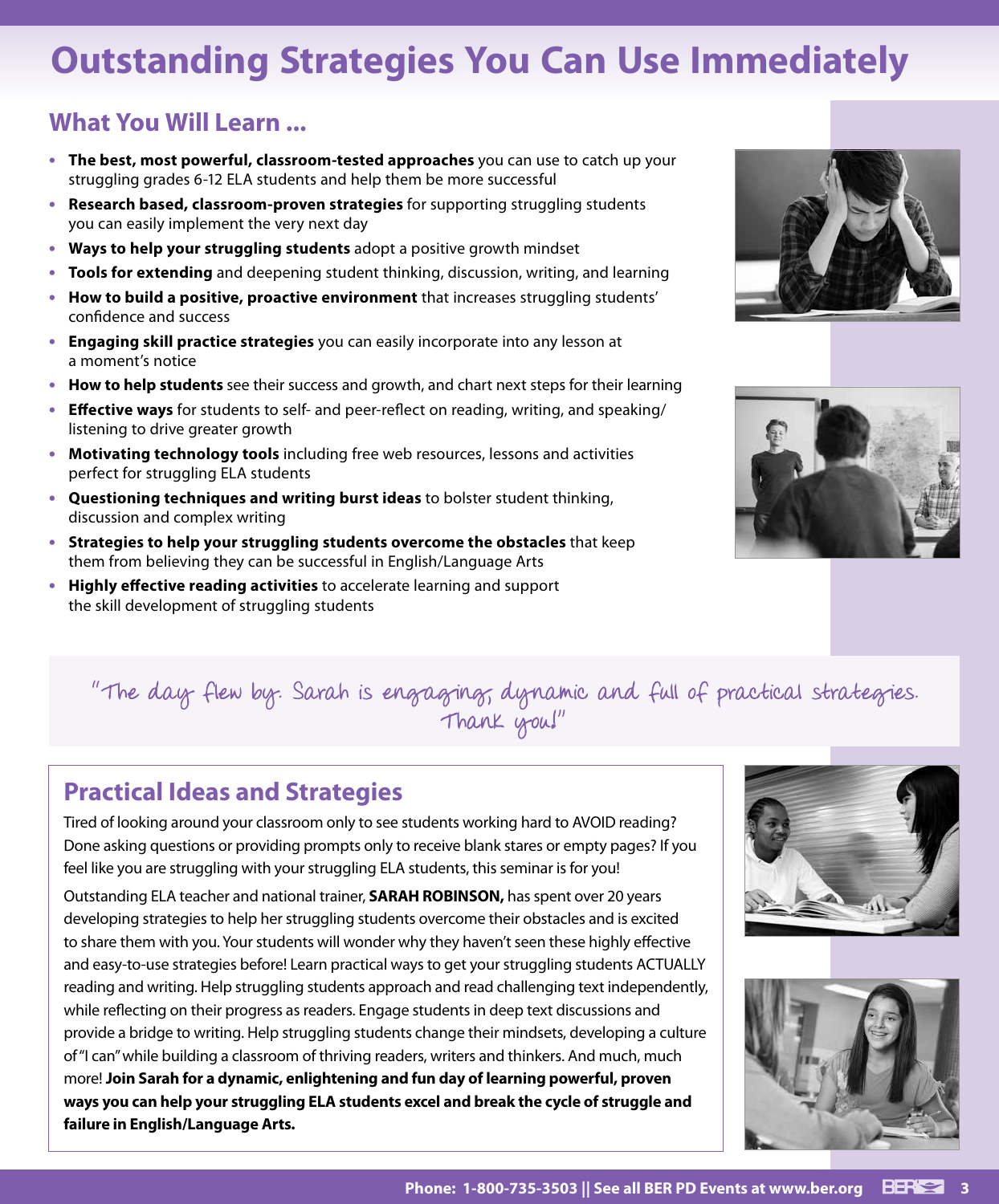# **A Message From Seminar Leader, Sarah Robinson**



#### **Uniquely Qualified Instructor**

#### **SARAH ROBINSON** is an

outstanding grades 6-12 English/ Language Arts teacher and national presenter. She is known for her down-to-earth approach and practical, use-tomorrow strategies. A National Board Certified teacher and facilitator, Sarah has mentored and supported fellow ELA teachers pursuing certification. She is passionate about training teachers and sharing effective approaches for helping struggling and low performing ELA students to catch up. Sarah will share the student-proven instructional strategies that have helped her students excel and break out of the cycle of struggle and failure in English/Language Arts. Sarah is the author of several literacy-based handbooks, including *Helping Catch Up Your Struggling ENGLISH/ LANGUAGE ARTS Students: Practical, Successful Strategies*, the extensive digital resource handbook you will receive at the seminar. **Join Sarah for this unique opportunity to learn dozens of practical strategies and techniques to help your struggling students catch up and find success in English/ Language Arts.**

Dear Colleague:

I know firsthand – our struggling ELA students can be a true challenge! Our challenges have only increased as a result of the impact of COVID-19 on our struggling students' learning. The good news is that I have spent over 20 years teaching and coaching teachers in ELA classrooms with historically low performing students.

I am so excited to work with you on this vitally important topic. Helping struggling students catch up has been and continues to be at the core of my heart and my passion as an ELA educator! There is no more rewarding feeling than witnessing struggling students – who told you from day one they despised reading and writing – transform to students that eagerly select books, have deep text-based discussions, and write well and from their heart.

It can be done! Over the years I have gathered and developed a plethora of strategies and techniques that I am excited to share with you for helping reluctant and struggling students make a true shift in their mindsets and performance as readers and writers. I want to share the best of the best of my proven strategies with you. I want you to experience more of those tear-inducing moments, where your ELA students simply floor you with their insight, performance and fervor. And I want you to leave excited to go back and implement these strategies with your struggling students!

Prepare for a fast-paced day packed full of strategies that have not only proven successful with my students, but also with those of many colleagues and teachers I have coached. With innovative lesson ideas, strategies and mindset techniques – all designed to enable your struggling students to become more independent, critically thinking, successful readers and writers – I know this is a day you will not want to miss!

Sincerely,<br>Garan E. Robunson

Sarah Robinson

**P.S. Not only do I promise that you will leave with a ton of great strategies and ideas – I guarantee you will leave inspired and excited to help your struggling students find success in English/Language Arts!**

"It can be done! Over the years I have gathered and developed a plethora of strategies and techniques that  ${\mathcal I}$  am excited to share with you for helping reluctant and struggling students make a true shift in their mindsets and performance as readers and writers."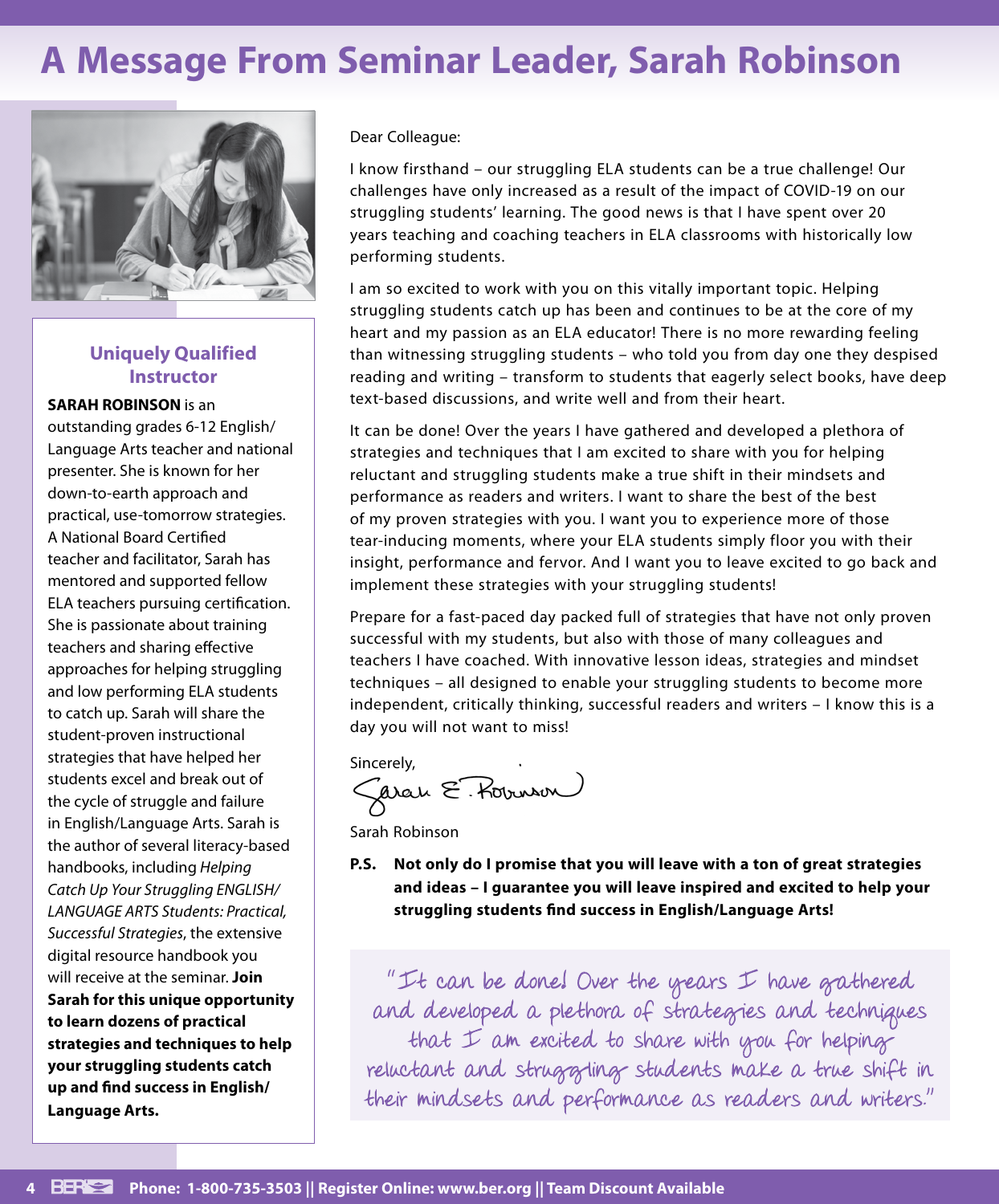# **What Your Colleagues Say About Sarah Robinson**

*"This was the best seminar I've attended in a very long time. I really appreciated learning so many practical, field-tested strategies."*

*"Excellent presenter! Sarah is extremely personable and mixes her teaching experiences with humor and hands-on activities to provide a top-notch, extremely practical seminar."*

*"This was a great presentation. I'll be using many of these strategies with my students who struggle. Thank you!"*

*"Sarah provided many wonderful ideas that can be implemented immediately. This was a very helpful and informative day."*



*"Sarah introduced us to engaging, fun and doable ways to inspire success in working with our struggling ELA students."*

*"Sarah was absolutely awesome! I'm taking home lots of great ideas to use with my students who struggle."*

*"Excellent seminar! Sarah was engaging and informative, and I'm leaving with very beneficial ideas I can use with my struggling students."*

*"Sarah was terrific! She has such an enthusiasm for teaching ELA. Plus, her suggestions and ideas were so relevant and doable."*

*"Sarah was absolutely inspiring—her extensively field-tested strategies and activities will help me reach my struggling students much more effectively."*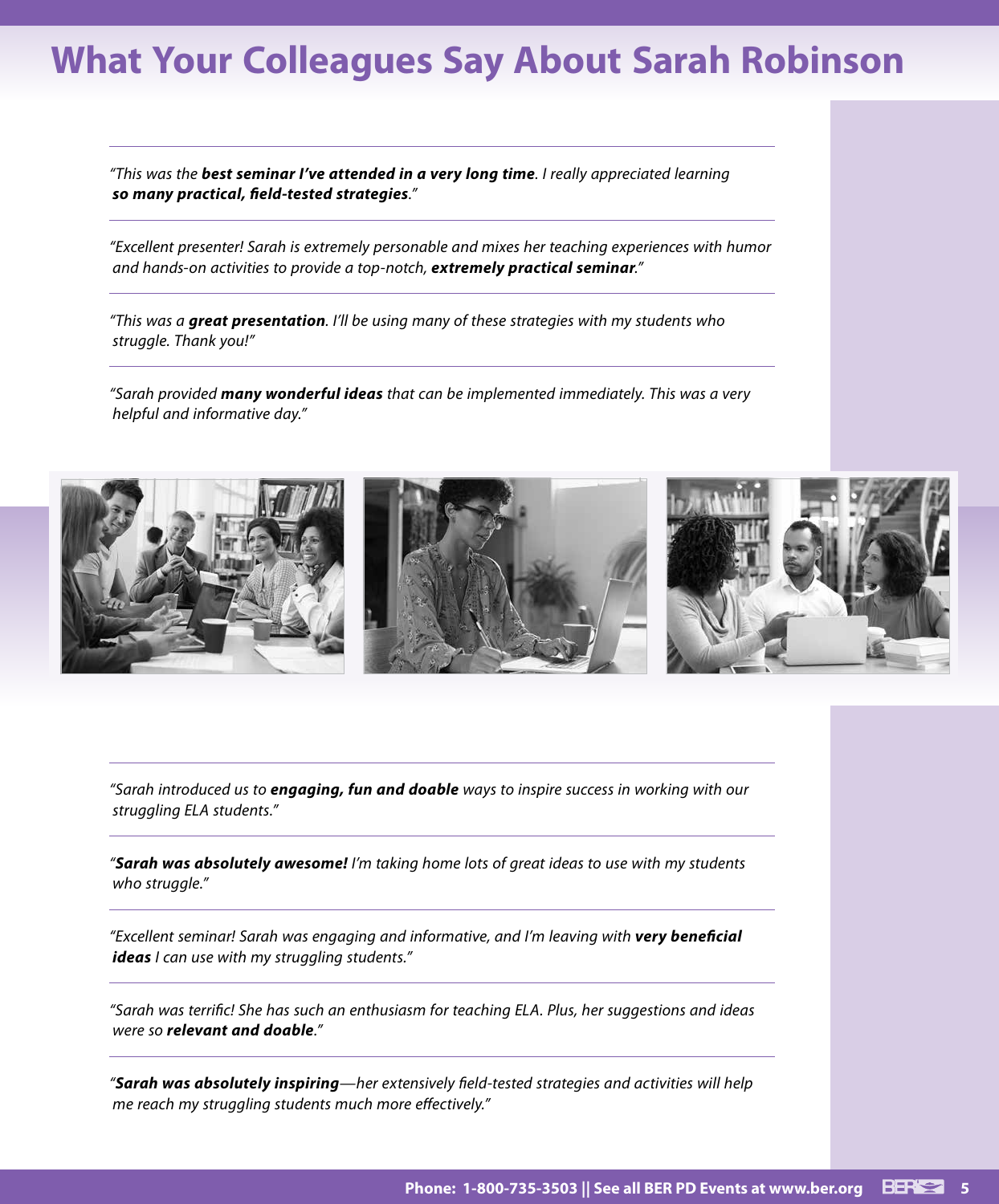# **Special Benefits of Attending**



"Wow – this seminar was incredibly practical. This was by far the best professional development I've ever attended!"

**DA** Online Learning

BER offers educators a wide range of online courses that are affordable, fun, fast, and convenient. BER is now offering On Demand Video-Based courses. You may earn optional graduate-level credits for most courses. See the catalog of available courses at www.ber.org/online

#### **On-Site Training**

Most BER seminars can be brought to your school or district in-person or online. See the options at www.ber.org/onsite or call 877-857-8964 to speak to one of our On-Site Training Consultants.

#### **Extensive Struggling ELA Students Digital Resource Handbook**

You will receive an extensive digital resource handbook giving you access to countless strategies. The handbook includes:

- Research-based, classroom-proven strategies for helping your struggling ELA students catch up
- Lesson samples and ideas you can use the very next day
- Dozens of resources, forms and ideas that will help you put your learning into immediate practice and provide your struggling students with accelerated support
- Helpful reproducible checklists, traits assessments, reflections, active reading cards and much more!
- Extension activities you can incorporate as your students move from struggling to succeeding!

#### **Consultation Available**

Sarah Robinson will be available for consultation regarding your questions and the unique needs of your own English/Language Arts program.

#### **Share Ideas with Other Educators**

This seminar provides a wonderful opportunity for participants to share ideas with other educators interested in helping their struggling ELA students.

#### **Meet Inservice Requirements / Earn State CEUs**

Participants of Live Online Seminars and those completing the Recorded Version online can receive a certificate of participation that may be used to verify five continuing education hours. For details about state CEUs available, visit www.ber.org/ceus

#### **Earn One to Four Graduate Semester Credits**



Up to four graduate level professional development University of Massachusetts credits are available with an additional fee and completion Global Anonprofit of follow-up practicum activities. Details for direct

enrollment with University of Massachusetts Global will be available at this program.

## **Can't Attend?**

## **Other Professional Development Options:**

## **Recorded Version of the Seminar**

A video recorded version of this seminar will be available to take online at your convenience. You'll have access to the entire course and to the extensive digital resource handbook. Optional CEUs and graduate credit available. To enroll, see registration form on page 7.

#### **Related On-Demand Online Courses**

Related On Demand Video-Based Online Learning courses, *Strategies! Strategies! Strategies! Significantly Increase Students' Writing Skills*, for Grades 6-12, *Strengthening Your Students' Writing Skills by Teaching Smarter, Not Harder*, for Grades 6-12, and other writing-related courses, are available for immediate registration. To enroll, visit www.ber.org/online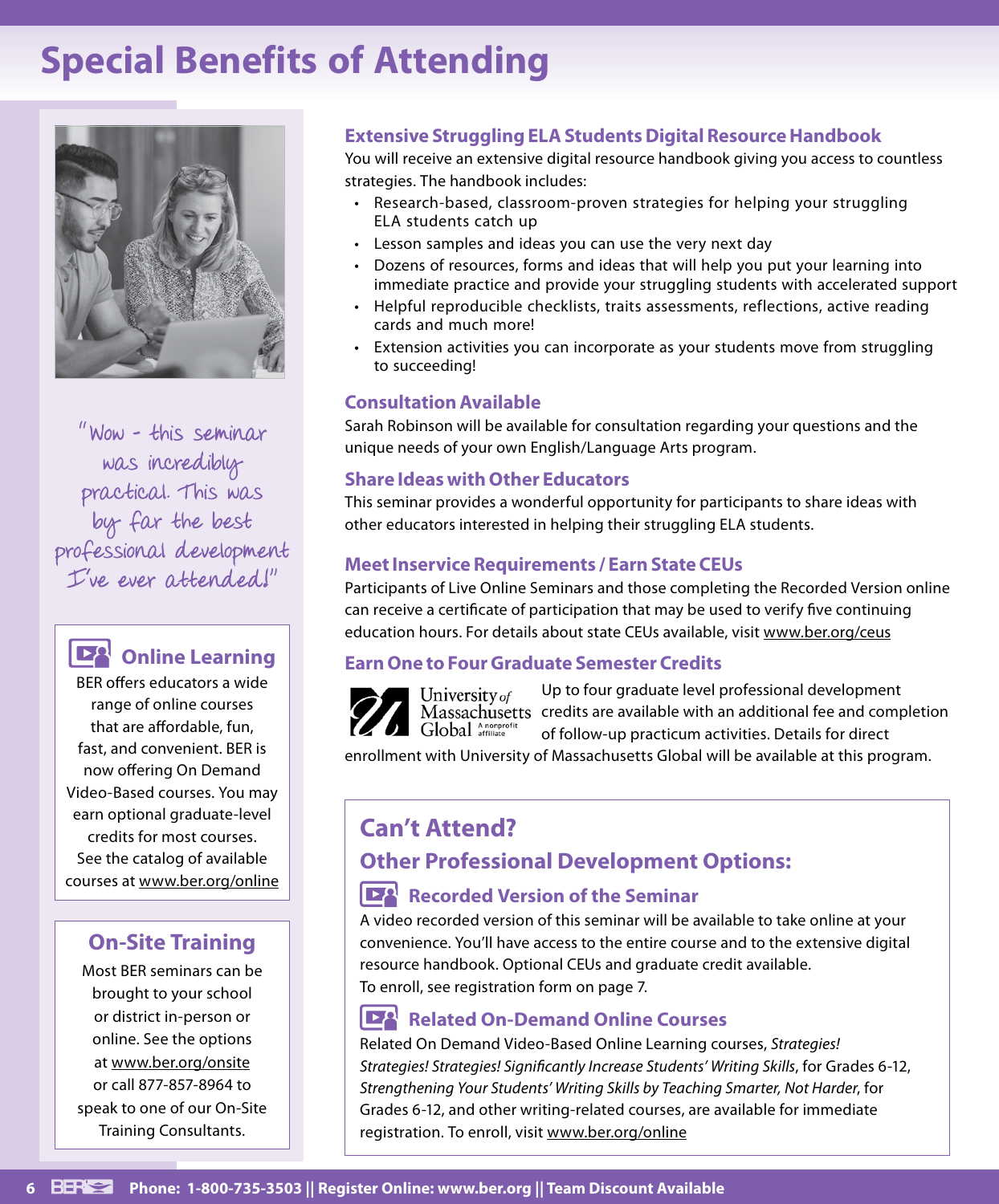# Helping Catch Up Your Struggling ENGLISH/LANGUAGE ARTS Students: Practical, Successful Strategies

**(Grades 6-12)**

| <b>Registration (WHR2M1)</b>                                                                                                                   | <b>FIVE EASY WAYS TO REGISTER:</b>                                                                                                                                                                                        |
|------------------------------------------------------------------------------------------------------------------------------------------------|---------------------------------------------------------------------------------------------------------------------------------------------------------------------------------------------------------------------------|
| $\Box$ 1. Live Online: June 27, 2022 (Start Time: 9 AM Central)                                                                                | <b>REGISTER ONLINE at: www.ber.org</b>                                                                                                                                                                                    |
| $-$ or $-$<br>$\Box$ 2. I'd like to order the recorded version of this seminar                                                                 | <b>EMAIL this form to: register@ber.org</b>                                                                                                                                                                               |
| <b>FIRST NAME</b><br>M.I.<br><b>LAST NAME</b>                                                                                                  | PHONE toll-free: 1-800-735-3503<br>(Weekdays 5:30 am - 4:00 pm Pacific Time)                                                                                                                                              |
|                                                                                                                                                | FAX this form to: 1-425-453-1134                                                                                                                                                                                          |
| POSITION, SUBJECT TAUGHT<br><b>GRADE LEVEL</b>                                                                                                 | <b>MAIL this form to: Bureau of Education &amp; Research</b><br>915 118th Avenue SE . PO Box 96068<br>Bellevue, WA 98009-9668                                                                                             |
| SEMINAR LOCATION NUMBER:<br>(Please see list above)                                                                                            |                                                                                                                                                                                                                           |
| List additional registrants on a copy of this form                                                                                             | <b>Program Hours</b>                                                                                                                                                                                                      |
| <b>SCHOOL NAME</b>                                                                                                                             | All Live Online Seminars are scheduled 9:00 a.m. - 3:30 p.m. in the time<br>zone indicated. Check in 15 minutes prior. Registrants will be sent login<br>information by email four days before their Live Online Seminar. |
| SCHOOL MAILING ADDRESS                                                                                                                         | <b>Fee</b>                                                                                                                                                                                                                |
|                                                                                                                                                | The registration fee is \$279 per person, \$259 per person for groups of                                                                                                                                                  |
| <b>CITY &amp; STATE</b><br>ZIP CODE                                                                                                            | three or more registering at the same time. Call us at 1-800-735-3503<br>for groups of ten or more. Payment is due prior to the program.                                                                                  |
|                                                                                                                                                | Fee includes seminar registration, a certificate of participation and                                                                                                                                                     |
| <b>SCHOOL PHONE NUMBER</b><br>HOME PHONE NUMBER                                                                                                | an extensive digital resource handbook. The fee is the same for Live<br>Online Seminars or Recorded Seminars.                                                                                                             |
| $\lambda$                                                                                                                                      |                                                                                                                                                                                                                           |
|                                                                                                                                                | <b>Cancellation/Substitutions</b>                                                                                                                                                                                         |
| Registration confirmations and login details are sent via e-mail                                                                               | 100% of your paid registration fee will be refunded if you can't attend<br>and notify us at least 10 days before the seminar. Late cancellations                                                                          |
| E-MAIL ADDRESS (REQUIRED FOR EACH REGISTRANT)                                                                                                  | made prior to the event date will be refunded less a \$15 service fee.                                                                                                                                                    |
|                                                                                                                                                | Substitutions may be made at any time without charge.                                                                                                                                                                     |
| HOME MAILING ADDRESS                                                                                                                           | <b>Program Guarantee</b>                                                                                                                                                                                                  |
|                                                                                                                                                | We stand behind the high quality of our programs by providing the                                                                                                                                                         |
| <b>CITY &amp; STATE</b><br>ZIP CODE                                                                                                            | following unconditional guarantee: If you are not satisfied with this<br>program, we'll give you a 100% refund of your registration fee.                                                                                  |
|                                                                                                                                                |                                                                                                                                                                                                                           |
|                                                                                                                                                | <b>Further Questions</b><br>Call the Bureau of Education & Research (800) 735-3503 or visit                                                                                                                               |
| IMPORTANT – PRIORITY ID CODE:  EWHR2M1                                                                                                         | us online at www.ber.org. The Bureau is North America's leading                                                                                                                                                           |
| <b>METHOD OF PAYMENT - Team Discount Available</b>                                                                                             | presenter of PD training for professional educators. Programs<br>are based on sound research, are highly practical in content and                                                                                         |
| The registration fee is \$279 per person,                                                                                                      | consistently receive excellent evaluations.                                                                                                                                                                               |
| for teams of three or more registering at the same time, the fee is \$259<br>per person. Payment is due prior to the program. No cash, please. |                                                                                                                                                                                                                           |
| $\Box$ A check (payable to <b>Bureau of Education &amp; Research</b> ) is attached                                                             |                                                                                                                                                                                                                           |
| $\Box$ A purchase order is attached, P.O. #                                                                                                    |                                                                                                                                                                                                                           |
| (Be sure to include priority ID code on the P.O.)<br>$\Box$ Charge my:<br>□ MasterCard<br>$\Box$ VISA<br>$\Box$ Discover                       |                                                                                                                                                                                                                           |
|                                                                                                                                                |                                                                                                                                                                                                                           |
| MO/YR                                                                                                                                          |                                                                                                                                                                                                                           |
|                                                                                                                                                |                                                                                                                                                                                                                           |
| (Found on back of card)                                                                                                                        |                                                                                                                                                                                                                           |
| Please print name as it appears on card                                                                                                        | © 2022 Bureau of Education & Research. All rights reserved<br>WHR2M1                                                                                                                                                      |